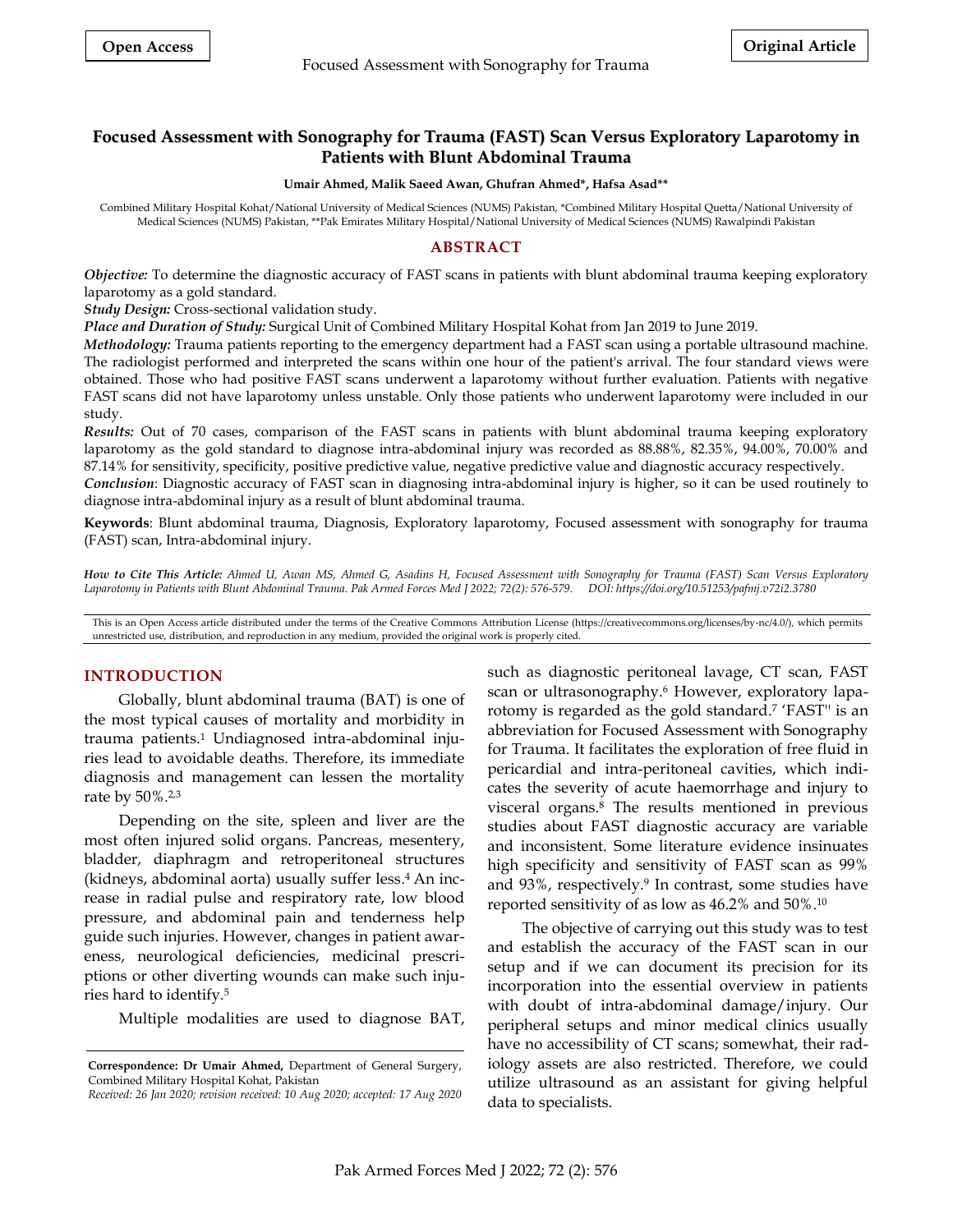# **METHODOLOGY**

The study was carried out in the Surgical Unit of Combined Military Hospital Kohat over six months, from Jan 2019 to June 2019. It was designed as a crosssectional validation study. Sample size of 70 was calculated using the WHO sample size calculator, keeping prevalence of intra-abdominal injury among patients presenting to the Emergency Department with BAT as 65%11 and FAST scan sensitivity and specificity as 82.1% 90.6% respectively.<sup>12</sup> The sampling technique was non-probability consecutive sampling.

**Inclusion Criteria:** Patients with age >12 years to <60 years, presenting within 48 hours of blunt abdominal trauma and those undergoing exploratory laparotomy were included in the study.

**Exclusion Criteria**: Pregnant females, patients with penetrating abdominal injuries or more than 48 hours history of blunt abdominal trauma and those who had Indeterminate (inconclusive) FAST scan reported by the sonologist were excluded from the study.

After taking approval from the Ethical Committee, written informed consent was sought from the patient or their relatives. The FAST scan was done as part of ATLS protocols in the Emergency Department. The scan was performed and interpreted by a sonologist within 1 hour of the patient's arrival. An ultrasound machine with live 2-D mode/quick B-mode was utilized with transducer frequencies between 36M Hz. Ideal profundity settings rely upon patient body habitus. The four standard perspectives obtained with the patient in the supine position were, pericardial/ epigastric, perihepatic, perisplenic and pelvic**.**

Patients fulfilling the inclusion criteria underwent

and pelvis. In cases where a CT scan was indicated, the patient underwent a laparotomy. Only patients who underwent laparotomy were included in the study.

Statistical Package for Social Sciences (SPSS) version 25.0 was used for the data analysis. Qualitative variables like gender, mode of injury were measured in terms of frequency and percentages. At the same time, quantitative variables were estimated as mean and standard deviation. The diagnostic parameters of the FAST scan were calculated using a 2 x 2 Table. Sensitivity, specificity, positive predictive value, negative predictive value and diagnostic accuracy for the FAST scan were determined by using the standard formulas.

## **RESULTS**

A total of 70 patients were included in the study having a mean age of  $36.3 \pm 2.23$  years. Patients between 12-40 years of age were 43(61.42%), whereas 27 (38.57%) patients were between 41-60 years of age. Gender distribution revealed that 45 (64.28%) was males and 25 (35.71%) were females.

55 (78.57%) cases were of road traffic accidents, and it emerged as the leading mode of injury, whereas 15 (21.43%) had a history of fight. 53 (75.71%) cases have an intra-abdominal injury diagnosed on the gold standard, whereas 17 (28.28%) had no positive injury findings.

The comparison of FAST scans in patients with blunt abdominal trauma keeping exploratory laparotomy as the gold standard to diagnose intra-abdominal injury was recorded as 88.88%, 82.35% 94.00%, 70.00% and 87.14% for sensitivity, specificity, positive predictive value, negative predictive value and diagnostic accuracy, respectively (Table).

| Table: Diagnostic accuracy of fast scans in patients with blunt abdominal trauma. |                                                                             |                                             |                             |                |  |
|-----------------------------------------------------------------------------------|-----------------------------------------------------------------------------|---------------------------------------------|-----------------------------|----------------|--|
|                                                                                   |                                                                             | Patients with Blunt Abdominal Trauma (n=70) |                             | Total          |  |
|                                                                                   |                                                                             | (As Confirmed on Exploratory Laparotomy)    |                             |                |  |
|                                                                                   |                                                                             | <b>Positive Exploratory</b>                 | <b>Negative Exploratory</b> |                |  |
|                                                                                   |                                                                             | Laparotomy                                  | Laparotomy                  |                |  |
| Focused<br>Assessment<br>Sonography for<br>Trauma                                 | <b>Positive Focused Assessment</b><br>Sonography For Trauma<br>(FAST) Scans | True Positive (a) 47                        | False Positive (b) 03       | $a \pm b$ 50   |  |
|                                                                                   | Negative Focused<br>Assessment Sonography for<br>Trauma (FAST Scans)        | False Negative (c) 06                       | True Negative (d) 14        | $c \pm d$ 20   |  |
|                                                                                   | Total                                                                       | $a \pm c$ 53<br>________                    | $b \pm d$ 17<br>.           | 70<br>$\cdots$ |  |

*Specificity=82.35%, Sensitivity=88.88%, Negative predictive value=70.00%, Positive predictive value=94.00%, Accuracy rate=87.14%*

a FAST scan. Those who were FAST scan positive had laparotomy. Hemodynamically stable or FAST scan negative patients were evaluated by CECT (Contrast-Enhanced Computed Tomography) of the abdomen

### **DISCUSSION**

We evaluated that the demonstrative precision of the FAST scan in identifying intra-abdominal damage is higher. The FAST scan gives a practical option in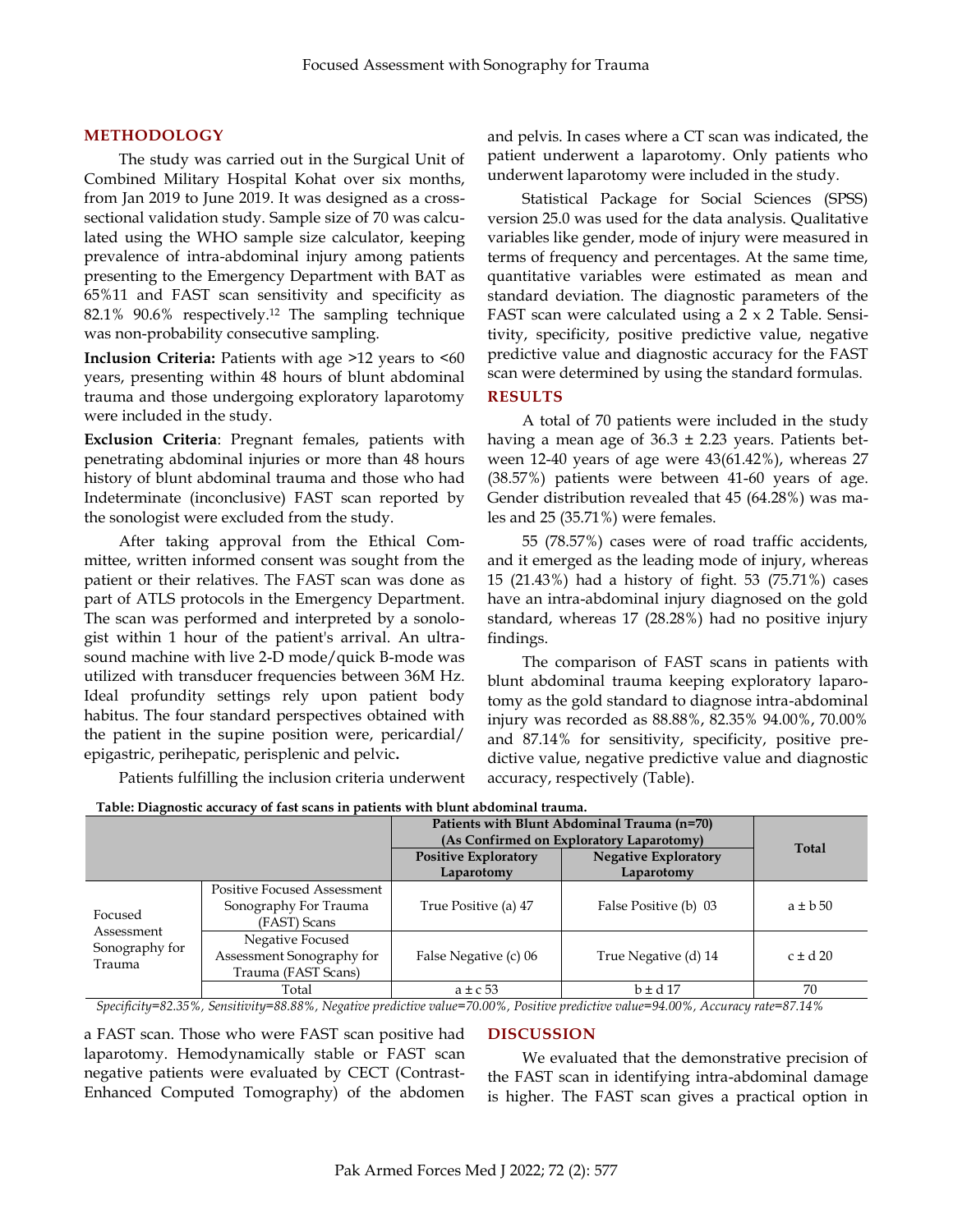contrast to different examinations in the BAT patients since it has the benefits of being non-invasive, reproducible and inexpensive. The most highlighted advantage is the ability to be performed immediately at the patient's bedside.

80% of abdominal injuries received into the Emergency Department are caused mainly by blunt abdominal trauma (BAT), 13,14 which is undoubtedly a profound reason for disability and death. Motor vehicle collision (MVC) is the top reason for BAT. 6-9% injuries are caused by falls and blows to the abdomen. <sup>15</sup> Occult BAT may also be caused by child abuse and domestic violence.

Diagnostic peritoneal lavage is a promising modality for assessing intra-abdominal injury. However, it is an invasive procedure and can cause damage to organs. It cannot measure accurately the amount of fluid present intra-abdominally. Furthermore, specific organ damage cannot be estimated through it. Therefore, it can lead to a high rate of negative and non-helpful laparotomies.

CT scan is an entrenched examination, particularly in those patients who are hemodynamically steady after dull injury. However, it is costly and involves inescapable time delay, requires a patient transfer, introduces harmful radiation, and is inadmissible for hemodynamically unsteady patients. Allergic reactions to various contrast agents are clinically documented in various patients.

Inconsistency of diagnostic accuracy of FAST is evident in various studies; some studies have shown sensitivity and specificity of FAST as 76.92%, 70.83%, 16 while others have reported it as 82.1%, 90.6%. <sup>17</sup> Our study reported diagnostic accuracy of FAST scans in patients with BAT keeping exploratory laparotomy as the gold standard for diagnosis of intra-abdominal injury as 88.88%, 82.35% for sensitivity and specificity as 94.00%, 70.00% and 87.14% for PPV, NPV and AR.

We compared our results with previous studies where high sensitivity and specificity of 93% and 99% respectively were recorded in a study by Boutros *et al*. 9 Similarly, Bano *et al*, have reported it as 94.7%, 92.5%, 12 our results were consistent with the above studies. Contrary to this, Shek et al, in their study, reported low sensitivity of 46.2% and 50%. <sup>13</sup> These findings were contrary to our results. In a study by Tabassum *et al*, 17 they concluded that FAST has high precision and diagnostic accuracy.

Quick diagnosis speeds up the disposal of trauma patients, decreasing the extra time taken to reach the final diagnosis leading to definitive care and treatment. <sup>18</sup> McCarter *et al,* in their trial, demonstrated that broad instructional training sessions and examinations were not required for trauma specialists to gather more information related to FAST scanning. <sup>19</sup> Buzzas *et al*, presumed that residents of the surgery department could safely perform FAST scans. <sup>20</sup> In a study conducted by Soundappan et al, the sensitivity of FAST was 80% as performed by sonologists or radiologists. 21

A fully elaborated standard FAST examination, known as E-FAST scan, can also offer additional information, especially in patients with hemothorax or pneumothorax.<sup>22</sup> Along with imaging of the GIT area in E-FAST, perspectives for hemithoraces and bilateral upper anterior chest walls are incorporated to evaluate hemothorax and pneumothorax, respectively.

Helping the clinician for timely recognition of the intra-abdominal injury is the most important development in enabling the clinician to develop the management for patients with blunt abdominal trauma. We believe that by diagnosing the location of free fluid in the peritoneal cavity in patients with blunt abdominal trauma, FAST scans can be safely performed, giving more precise and accurate results than other modalities. It might be incorporated into the initial assessment protocol of grown-up patients with blunt abdominal injury for quickly recognizing the requirement for laparotomy.

### **CONCLUSION**

Diagnostic accuracy of FAST scan in diagnosing intraabdominal injury is higher, so it can be used routinely to diagnose intra-abdominal injury as a result of blunt abdominal trauma.

### **Conflict of Interest:** None.

### **Authors' Contribution**

UA:, MSA: Conception of design writing and editing of manuscript, GA: Editing of manuscript, HA: Data collection.

#### **REFERENCES**

- 1. Fleming S, Bird R, Ratnasingham K, Sarker S, Walsh M, Patel B. Accuracy of FAST scan in blunt abdominal trauma in a major London trauma centre Int J Surg 2012; 10(9): 470-474.
- 2. Shojaee M, Faridaalaee G, Yousefifard M, Yaseri M, Dolatabadi AA. New scoring system for intra abdom-inal injury diagnosis after blunt trauma. Chin J Traurnatol 2014; 17(1): 19-24.
- 3. Loggers S, Koedam T, Giannakopoulos G, Vandewalle E. Definition of hemodynamic stability in blunt trauma patients: a systematic review and assessment amongst Dutch trauma team members. Eur J Trauma Emerg Surg 2017; 43(6): 823–833.